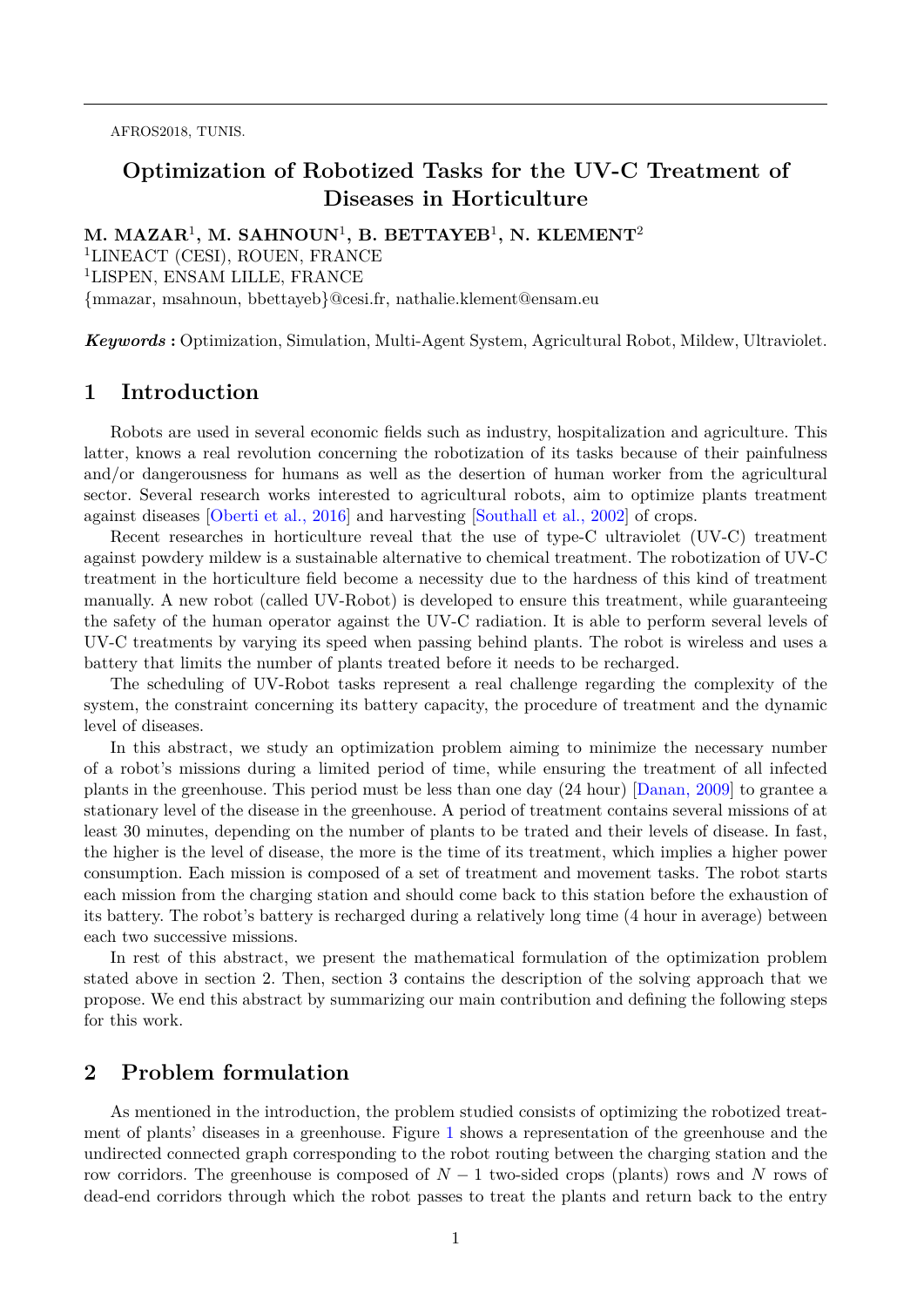point at the beginning of the row. Each color represents a level of disease that affects the plant. An infected plant should be treated on its both sides facing the two surrounding corridors.

We assume that splitting the treatment is not allowed for individual sides of each plant, neither for the whole plants to be treated in the two sides of the same row corridor, i.e. the robot visits each row corridor at most once.

Let  $i \in \{0, 1, ..., N\}$  be the index representing the charging station  $(i = 0)$  and the row corridors  $(i \geq 1)$ . We distinguish two types of tasks for the robot : 1) the treatment of the infected plants in a row corridor and ; 2) the motion between the rows and from the charging station to the rows. Let  $w_{ii}$  be the energy consumption in Wh (Watt-hour) corresponding to the treatment of the  $i^{th}$  row and *w*<sub>*ij*</sub> the energy needed to move from row *i* to row *j* ( $i \neq j$ ).

Matrix [\(1\)](#page-1-1) represents all possible robot's tasks in the greenhouse. The treatment tasks are placed in the diagonal ( $w_{ii}$  energy consumption for the treatment of the row *i*). In a given mission the robot goes from a row *i* to the row *j* by executing the motion task consuming  $w_{ij}$  energy.



<span id="page-1-0"></span>FIGURE  $1$  – Diagram of the greenhouse with the tasks assigned to the robot

<span id="page-1-1"></span>
$$
W = \begin{pmatrix} w_{00} & w_{01} & \cdots & w_{0N} \\ w_{10} & w_{11} & \cdots & w_{1N} \\ \vdots & \vdots & \ddots & \vdots \\ w_{N0} & w_{N1} & \cdots & w_{NN} \end{pmatrix}
$$
 (1)

The objective is to define the optimal treatment and charging schedule, which minimizes the total duration of a treatment. This optimization problem can be formulated as MILP as follows :

<span id="page-1-2"></span>
$$
minimize \t Z(Y) = \sum_{k \in K} y^k \t\t(2)
$$

Subject to :

<span id="page-1-3"></span>
$$
\sum_{j \in N} \sum_{i \in N} w_{ij} x_{ij}^k \le C y^k \qquad \forall k \in K
$$
\n(3)

<span id="page-1-4"></span>
$$
\sum_{i \in N} x_{ij}^k = 2 \qquad \forall j \in N \tag{4}
$$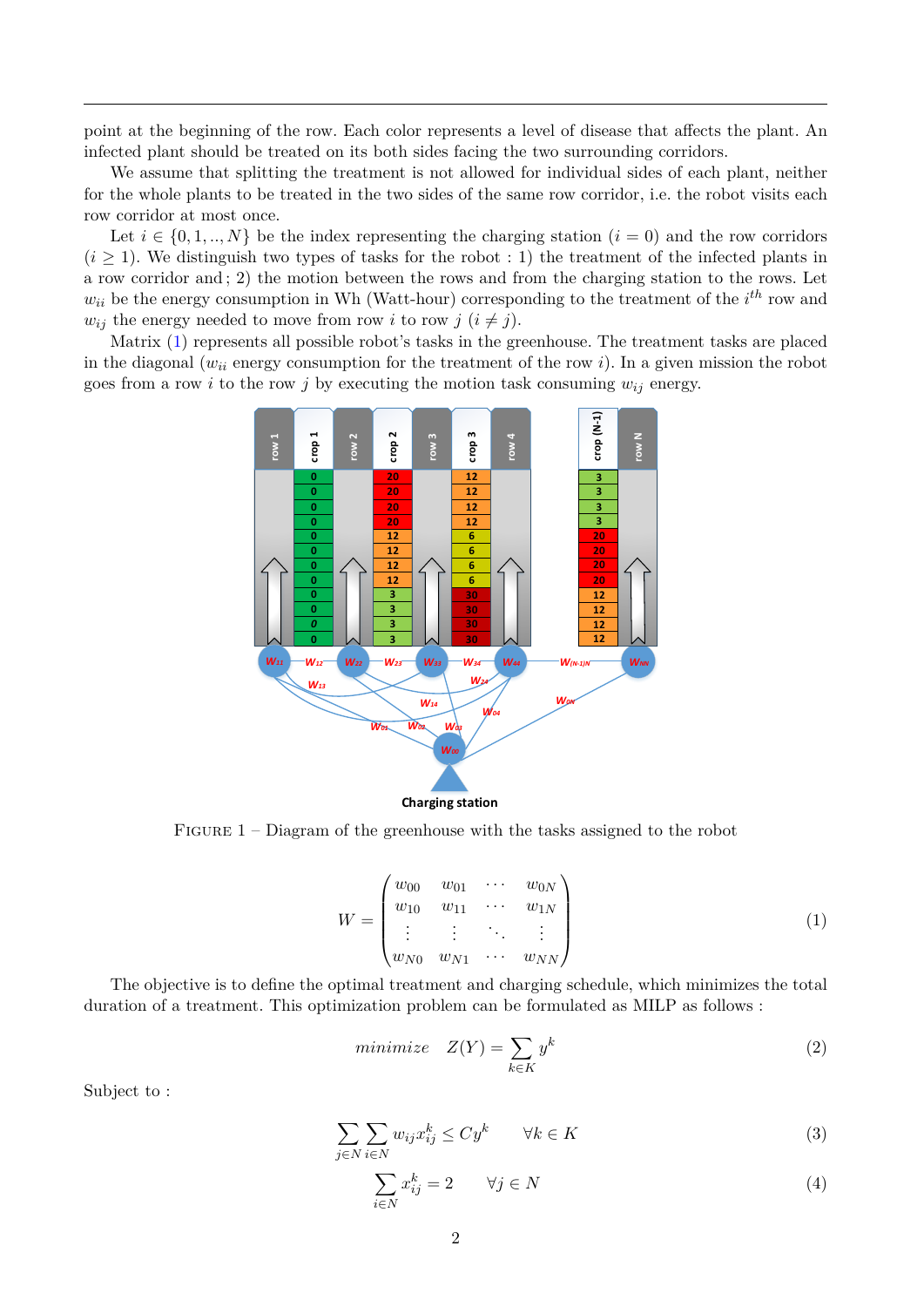<span id="page-2-0"></span>
$$
\sum_{j \in N} x_{ij}^k = 2 \qquad \forall i \in N \tag{5}
$$

<span id="page-2-1"></span>
$$
x_{00}^k = 1 \qquad \forall k \in K \tag{6}
$$

$$
\sum_{j \in N} x_{0j}^k = 2 \qquad \forall k \in K \tag{7}
$$

$$
y^k \ge y^{k+1} \qquad \forall k \in K \tag{8}
$$

Where :

- *C* : Capacity of the battery at the beginning (in Watt) of the mission
- *wij* : Power consumption (in Watt) of the task *ij*
- $x_{ij}^k$ : a binary decision variable to select tasks

 $x_{ii}^k =$  $\int 1$  if the robot is treating the row *i* during the mission *k* 0 otherwise.  $x_{ij}^k =$  $\int 1$  if the robot goes from *i* to  $j \quad \forall i \neq j$ 0 otherwise.  $(y^k : a \text{ binary decision variable to select the the } k^{th} \text{ mission})$  $y^k = \begin{cases} 1 & \text{if the mission } k \text{ is planned} \\ 0 & \text{otherwise} \end{cases}$ 0 otherwise.

Equation [\(2\)](#page-1-2) is the objective function, which correspond to the minimization of the number of missions. The total energy consumption to perform the tasks of each mission *k* must not exceed the battery's capacity of the robot (constraint  $(3)$ ). The two inequalities  $(4)$  and  $(5)$  express the constraint that the robot should execute a moving task between each two plant treatment tasks, i.e. when two tasks are selected in the diagonal of the matrix [\(1\)](#page-1-1), the task corresponding to their line-column intersection should be also selected. The robot must start all missions from the charging station, this is expressed by the constraint  $(6)$ . Constraint  $(6)$  means that the robot must return after the end of each mission to the charging station.

This problem as formulated above is equivalent to the one-dimensional bin packing problem. This problem is known to be NP-hard [\[Bernhard and Vygen, 2008\]](#page-3-3). This formulation assumes that the dynamic behavior of the diseases in the greenhouse is negligible and one robot is able to treat all the infected plants in a stationary period of time. However, in the case of big instances (bigger or several greenhouses), these assumptions can not be verified. It becomes mandatory to consider the dynamic evolution of the diseases and the possibility to use several robots, which makes the problem much more complex to solve. However, the developed model can be used with in a simulation-optimization approach where the optimization algorithm in run several times during the simulation process. For that, a simulation model is developed, which is presented in the following section.

## **3 Simulation model**

A farm composed of several greenhouses adopting robotized treatment present a high level of system dynamics and interaction between its components. In order to reduce its modeling task, a Multi-Agent System (MAS) model is then proposed. As shown in Figure [2,](#page-3-4) this system contains seven agents interacting with each other. Each agent's behavior depends on its own characteristics and the evolution of its environment.

The greenhouse agent is the place that contains the plants, the robot and the charging station. each plant agent grows in the greenhouse and can be treated by the robot. The robot agent treats plants in the greenhouse with UV-C. The charging station agent is installed in the greenhouse and charges of the robot's battery when it is placed on. The UV-C lamps are a class of agents installed on and controlled by the robot. The monitoring agent schedules missions of the robot and exchanges